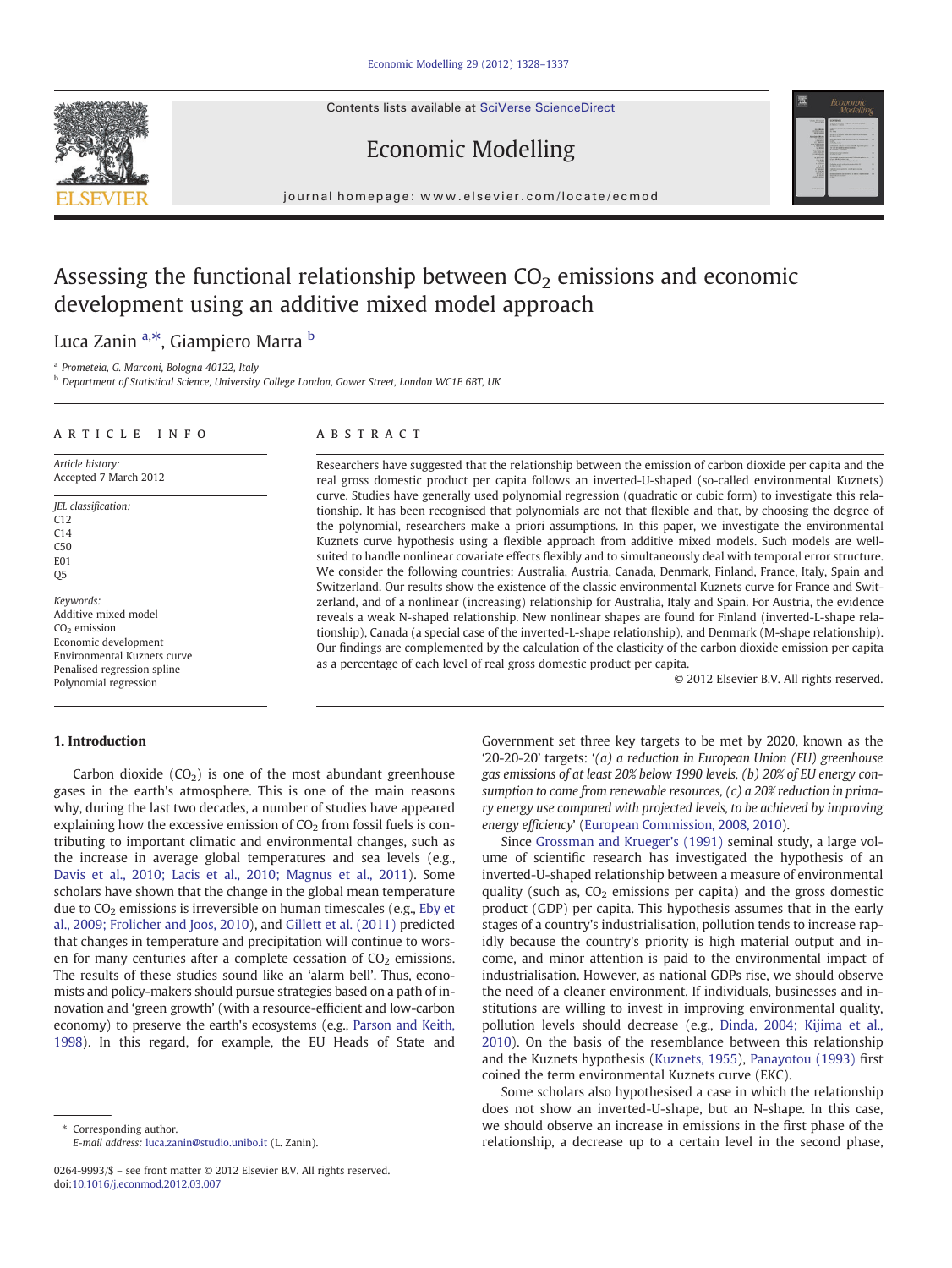and finally a return to growth (e.g., [Kijima et al., 2010](#page--1-0)). Amongst the studies that have found an inverted-U-shaped or an N-shaped relationship for  $CO<sub>2</sub>$  emissions, we can cite [Sengupta \(1996\)](#page--1-0), [Martinez-Zarzoso](#page--1-0) [and Bengochea-Morancho \(2004\), Verbeke and De Clercq \(2006\),](#page--1-0) [Wang \(2011\)](#page--1-0), [Narayan and Narayan \(2010\)](#page--1-0), and [Iwata et al. \(2010\).](#page--1-0) On the contrary, [Bertelli and Strobl \(2005\)](#page--1-0), [Cole \(2005\)](#page--1-0), [Azomahou](#page--1-0) [et al. \(2006\),](#page--1-0) [He and Richard \(2010\)](#page--1-0) and [Vollebergh et al. \(2009\)](#page--1-0) found weak or no evidence of an EKC.

Several factors may explain the different results: the countries considered for analysis (developed or developing), the historical period considered, the measurement method of the  $CO<sub>2</sub>$  emissions, and the method employed to estimate the relationship. Researchers have usually investigated the EKC hypothesis by employing reduced-form models, in which the emission of  $CO<sub>2</sub>$  per capita is a quadratic or cubic function of the real GDP per capita. A group of studies considered fixed or random effects in the parameter estimation using cross-country panel data (e.g., [Cole, 2005; Galeotti](#page--1-0) [et al., 2006; Diaz-Vanzquea, 2009;](#page--1-0) [Stern, 2010](#page--1-0)), and others used an error-correction model (ECM) approach to account for the possible presence of co-integrating relations (e.g., [Jaunky, 2011; Narayan and](#page--1-0) [Narayan, 2010](#page--1-0)). However, some researchers have proposed more flexible methods to relax the restrictions of specific functional forms, such as polynomial regression, and thus to minimise specification errors.

Examples in the panel data framework include models estimated with kernel estimators (e.g., [Azomahou et al., 2006; Bertelli and](#page--1-0) [Strobl, 2005; Roy and Van Kooten, 2004; Taskin and Zaim, 2000;](#page--1-0) [Vollebergh et al., 2009\)](#page--1-0) and spline regression without a penalisation term ([Wang, 2011\)](#page--1-0). However, when studies use panel data techniques, particular attention must be paid to heterogeneity (sometimes unobserved) between countries because, as [List and Gallet](#page--1-0) [\(1999\)](#page--1-0) showed, different countries could exhibit different turning points (if presents) of the relationship between environmental quality and income. Thus, an approach with standard panel data techniques, which assumes that one form fits all EKCs, can lead to a biassed interpretation of results. As [Stern et al. \(1996\)](#page--1-0) suggested, a valid approach to overcome the heterogeneity issue between countries is to study the EKC hypothesis of individual countries. This approach allows researchers to model the relationship between a measure of environmental degradation and income taking into account the specific historical experiences of each country. In the literature, only a small number of studies have investigated individual countries. Specifically, studies have mainly estimated this relationship using ECMs (e.g., [Jalil and Mahmud, 2009; Iwata et al., 2010;](#page--1-0) [Fodha and Zaghdoud, 2010](#page--1-0)) or more flexible models that use kernel estimators (e.g., [He and Richard, 2010\)](#page--1-0).

Note that most of the above mentioned studies neglected to test the quality of the residuals of the estimated models. This step is crucial to assess the quality of the results obtained from the fitted model. For example, because the data for this investigation were collected over time, it is likely that a serial correlation may have affected the final results. In our study, we investigated the EKC hypothesis for each of the following countries: Australia, Austria, Canada, Denmark, Finland, France, Italy, Spain and Switzerland. We proposed the following tools of analysis:

- A flexible model specification from the class of Additive Mixed Models (AMMs). An AMM can be seen as a linear mixed model, in which part of the linear predictor is specified in terms of smooth functions of covariates. Such models are well-suited to handle covariate effects flexibly, using penalised splines, and to simultaneously deal with autocorrelation in residuals via the use of an autoregressive moving average process (e.g., [Ruppert et al., 2003](#page--1-0)).
- In a mixed model framework, the random effect variances can control the shrinkage of the smooth functions towards their means. In this way, we can apply tests for a zero random effect variance to investigate important issues ([Crainiceanu and Ruppert, 2004\)](#page--1-0). In our

case, for example, we tested whether the form of a smooth term deviates significantly from a given polynomial.

• We complemented our analysis by calculating the elasticity of  $CO<sub>2</sub>$ emissions as a percentage for each level of real GDP using a Bayesian approach.

To the best of our knowledge, the model specification and the testing tool adopted here are novel in EKC research. Our main results show that the estimated AMMs improved the interpretation of the relationship from the classical parametric approach. In particular, we found that only France and Switzerland show the inverted-Ushaped relationship and that Australia, Italy and Spain show a nonlinear (increasing) relationship. For Austria, we found evidence of a weak N-shaped relationship. Our results also revealed new nonlinear shapes in the historic range of real GDP for Finland (inverted-Lshaped relationship), Canada (a special case of inverted-L-shape), and Denmark (M-shaped relationship). The inverted-L-shape was characterised by an early stage of increased  $CO<sub>2</sub>$  emissions, followed by a second stage with levels of emissions that were substantially stable for the highest values of real GDP. Canada was a special case of an inverted-L-shape because it was characterised by emissions of  $CO<sub>2</sub>$  in the second stage that exhibited a horizontal wave behaviour with two 'humps'. The M-shaped relationship can be considered a special case of the inverted-U-shape. The main difference is that the turning point was characterised by a wave behaviour with two humps (more or less accentuated).

The rest of the article is organised as follows. Section 2 describes the data. [Section 3](#page--1-0) introduces the model specification, the econometric strategy and the testing tool for investigating whether the form of a smooth term deviates significantly from a more simple regression function. [Section 4](#page--1-0) presents the results and a discussion.

#### 2. Data

We investigated the EKC hypothesis using annual data for the period 1960–2008 for the following countries: Australia, Austria, Canada, Denmark, Finland, France, Italy, Spain and Switzerland. These countries were selected because of their trends and mix of fossil fuel  $CO<sub>2</sub>$  emissions as related to economic development. Moreover, Australia, Canada, France, Italy and Spain are amongst the top 20 emitting countries as measured by total fossil fuel  $CO<sub>2</sub>$  emissions for 2008. The data sources were the Carbon Dioxide Information Analysis Center (CDIAC) for  $CO<sub>2</sub>$  emissions per capita (total fossil fuel  $CO<sub>2</sub>$ ) emissions/population size; henceforth  $CO<sub>2</sub>$ ) and the European Commission (EC) for the real GDP per capita (GDP in constant 2000 prices/population size; henceforth real GDP). The total fossil fuel  $CO<sub>2</sub>$  emissions are expressed in thousands of metric tons of carbon. The data published by CDIAC were estimated primarily using the energy statistics published by the United Nations, using the methods of [Marland and Rotty \(1984\).](#page--1-0) These data include the emissions derived from combustion of gas, liquid and solid fossil fuels, gas flaring, and cement production. GDP is one the relevant indicators used to monitor the health of a country's economy. It is the sum of all market activities of a country (private consumption  $+$  government spending+gross investment+ (exports−imports)) over a specific period of time. Because our analysis focused on individual countries rather than cross-country panel data, we preferred to use real GDP expressed in national currency units rather than in purchasing power parities (PPPs). The PPP is a useful tool for international economic comparisons. However, an economic variable expressed in PPPs should be interpreted with caution because, when researchers convert an economic variable expressed in national currency units into PPP, the estimation procedures can produce some inaccuracies (e.g., [Rogoff, 1996; Taylor and Taylor, 2004](#page--1-0)).

Before planning the econometric strategy, we performed a preliminary analysis on the time series (using both graphical and testing